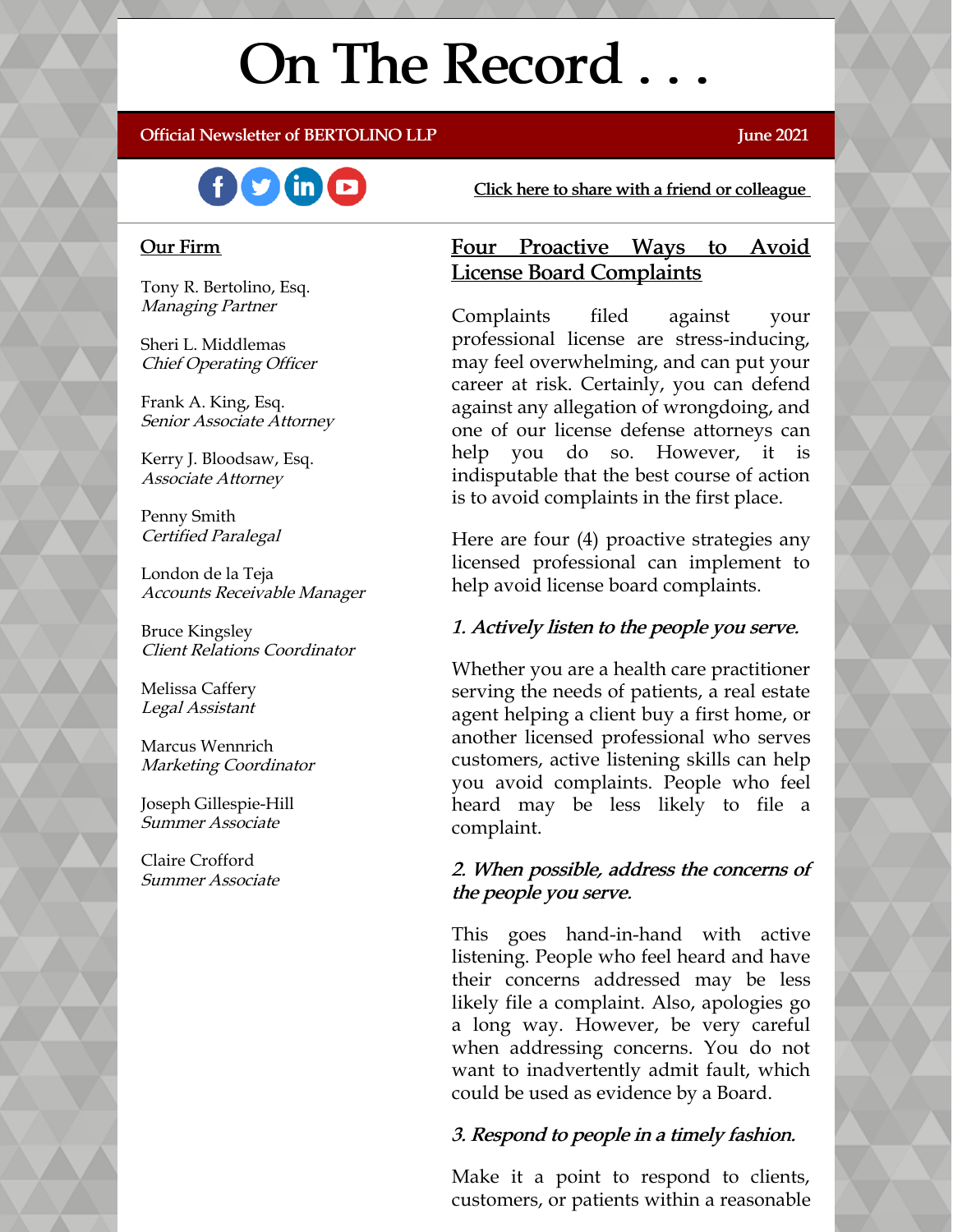amount of time. Depending on your industry, perhaps an internal policy that you will respond within a certain number of business day is appropriate. In some situations, sending a quick email stating that you will respond with more information soon is appropriate. Be mindful of specific rules your licensing board may have regarding communications or responding to requests. For example, the Texas Medical Board has strict rules on providing patient's medical records once requested.

### 4. Keep good records.

If your licensing board has rules about what records to produce and how to maintain them, then make sure to adhere to those rules. Notably Texas doctors, nurses, other licensed health care professionals, and lawyers have specific rules on record maintenance. Regardless of your industry, it is always good business practice to maintain adequate records in an organized way. Having some notes about a job or a work order may become valuable evidence to dispute allegations made against you with your licensing board.

The fact is that regardless of how careful and meticulous you are, no matter how deeply you understand the rules of your profession, a complaint may still be lodged against you. If that has happened to you, we are always here to help.

-Managing Partner, Tony Bertolino



### **Spotlight: Claire Crofford**

Meet Claire Crofford, a summer associate with BERTOLINO LLP and responsible for assisting the firm's attorneys with meeting clients' legal needs.

Ms. Crofford is a student at the University of Texas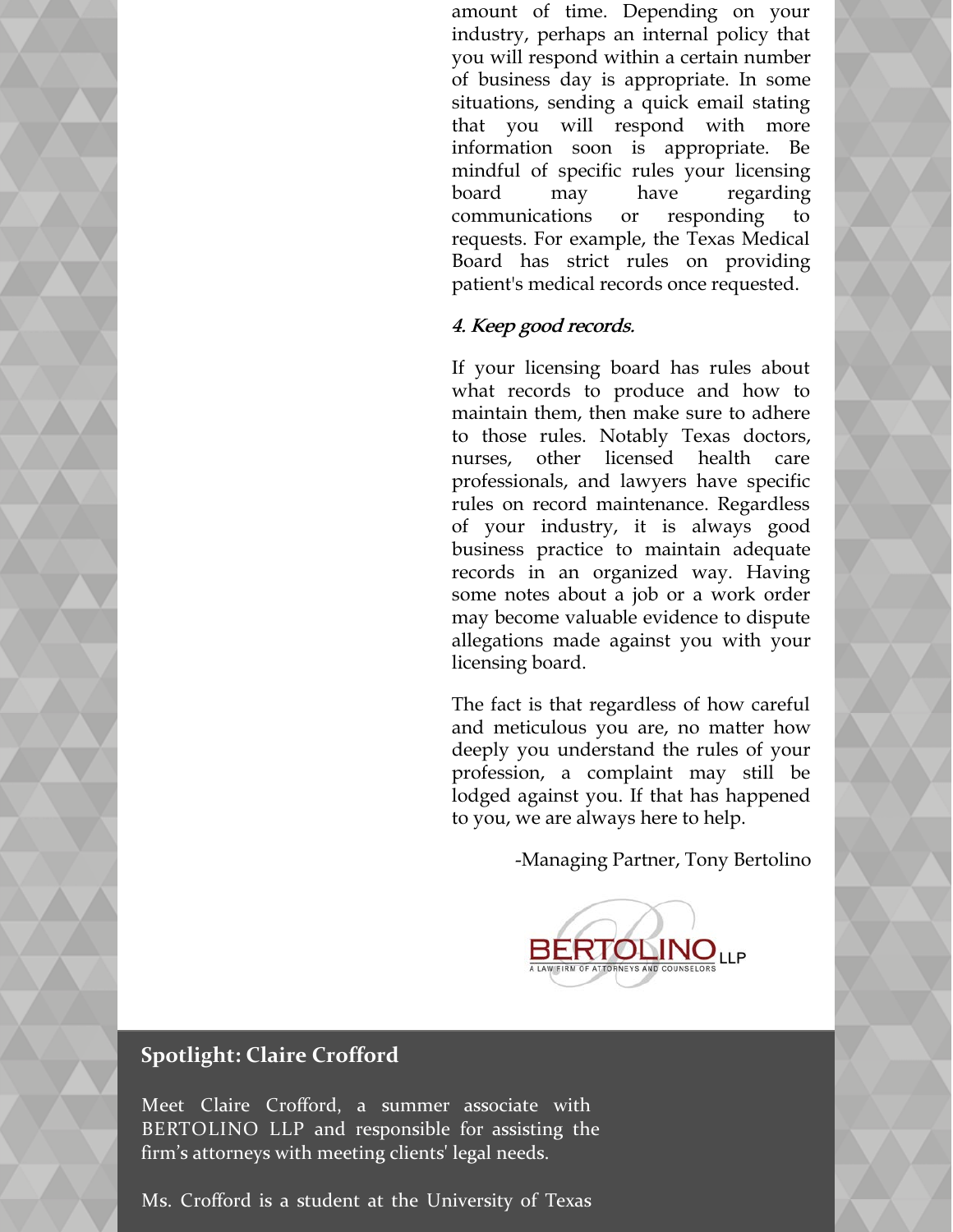School of Law where she works as an article's editor for one of the school's legal journals. In 2019, Ms. Crofford graduated summa cum laude from the University of Oklahoma with a Bachelor of Arts in Spanish. She then completed a Masters of Public Health in Epidemiology with the University of Texas Health Science Center of Houston. During her masters, she worked as a researcher for the Michael & Susan Dell Center's School Physical Activity and Nutrition survey.



In her free time, Ms. Crofford can be found rock climbing at the Austin Bouldering Project, practicing violin and piano, or training for her next run. She also enjoys cooking for friends and family.

**[Click here for more of Team Bertolino](https://www.belolaw.com/about/)**

### THE TOTAL NEALTH EVOLUTION **THE VETERANS DAY 5K THE VETERANS DAY 5K TOTS FOR TOTS**



Team Bertolino and Total Health Evolution will have a registration [tent at the Brushy Creek](https://brushycreekamp.com/) Amphitheater during their Third Annual 4th of July Celebration.

Join us from 4:30pm to 9:00pm for an amazing Independence Day with live music, food and fun, and sign[up for the Veteran's Day 5K to](https://www.active.com/hutto-tx/running/distance-running-races/t-h-e-vets-day-5k-annual-fun-run-for-toys-for-tots-2021) benefit Toys for Tots.



### [REGISTER TODAY!](https://www.active.com/hutto-tx/running/distance-running-races/t-h-e-vets-day-5k-annual-fun-run-for-toys-for-tots-2021)

The 5th Annual Veteran's Day 5K [Fun Run to benefit the Marine Corp](https://thefun5k.run/) Toys for Tots Program.

- Chip Timers
- Finisher Medals, guaranteed to the first 200 to register
- Plenty of Swag
- Free wine for all finishers over 21 years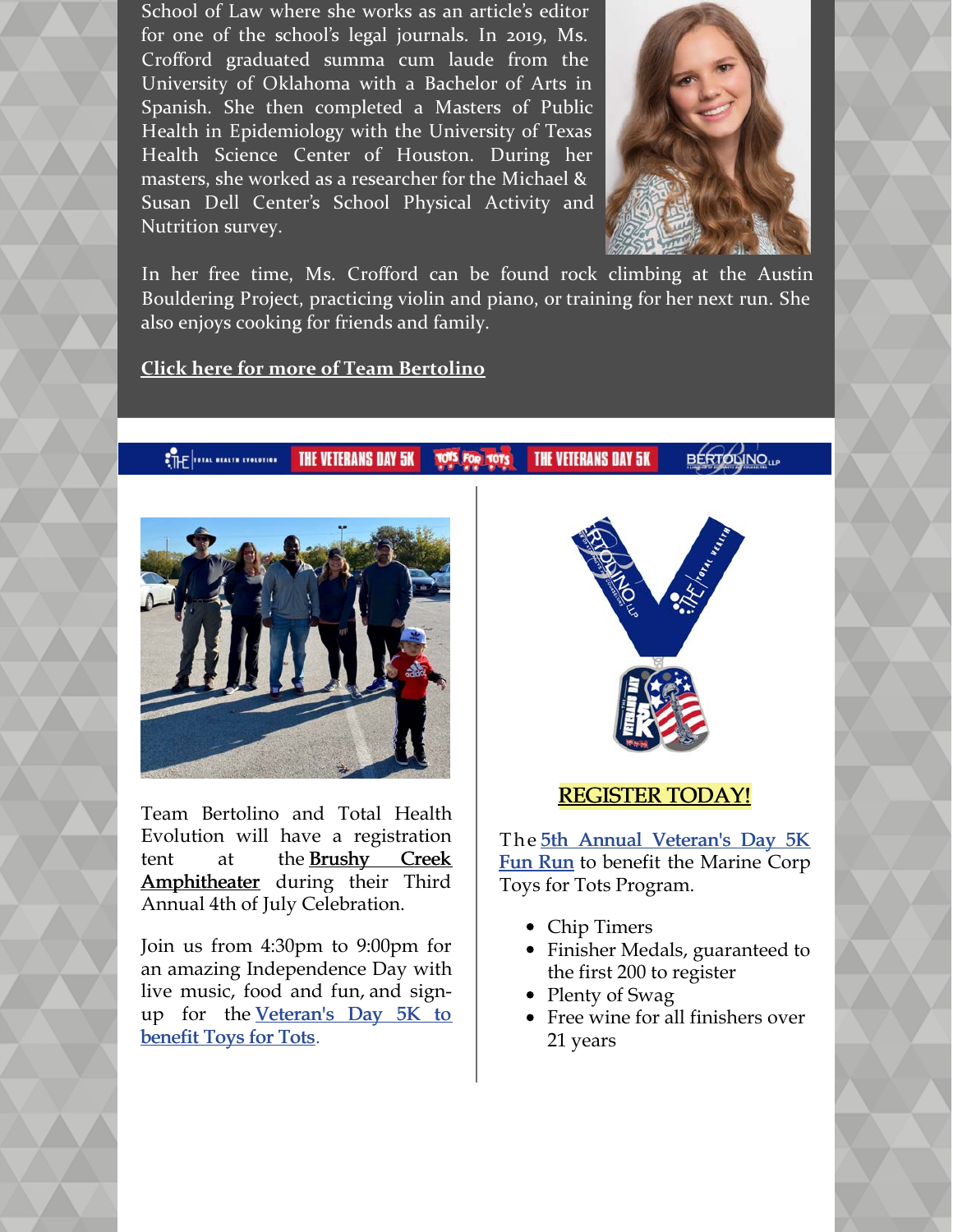

## Hallmark Achievements - June 2021

### Texas Department of Insurance v. Y.O.

Facts: Texas Department of Insurance sent our client, Y.O., a Tex. Ins. Code Sec. 38.001 request for information regarding her consulting contract with a municipality where she allegedly identified herself as a life and health counselor, but did not have a license. TDI additionally asked her about selling insurance products without a license because she had applied for her general lines insurance agency license as well as her life and health counselor license. TDI held up her license applications until the inquiries were finished.

Outcome: Bertolino LLP assisted with written responses and documents which satisfied that portion of the inquiry. TDI followed up with a second Tex. Ins. Code Sec. 38.001 inquiry about Y.O.'s contractual relationship with another entity – a school district. Bertolino LLP again assisted Y.O. with written responses and documents to TDI. TDI closed the investigation and issued a letter of warning to Y.O. regarding holding herself out as a life and health counselor without a license. TDI also issued her general lines insurance agency license.

### Texas Department of State Health Services v. A.M.

Facts: Our client, A.M., faced a complaint filed by the Department alleging that our client falsified a medical report and allowed a subordinate to practice outside his scope. The Department pursued the matter through the investigative phase and argued that our client committed acts which required discipline.

Outcome: Through negotiations with staff counsel, Bertolino LLP was able to modify the language regarding the finding of facts within the proposed agreed order and afforded the client only a simple reprimand within the order. Therefore, the order issued no requirements or conditions against the client.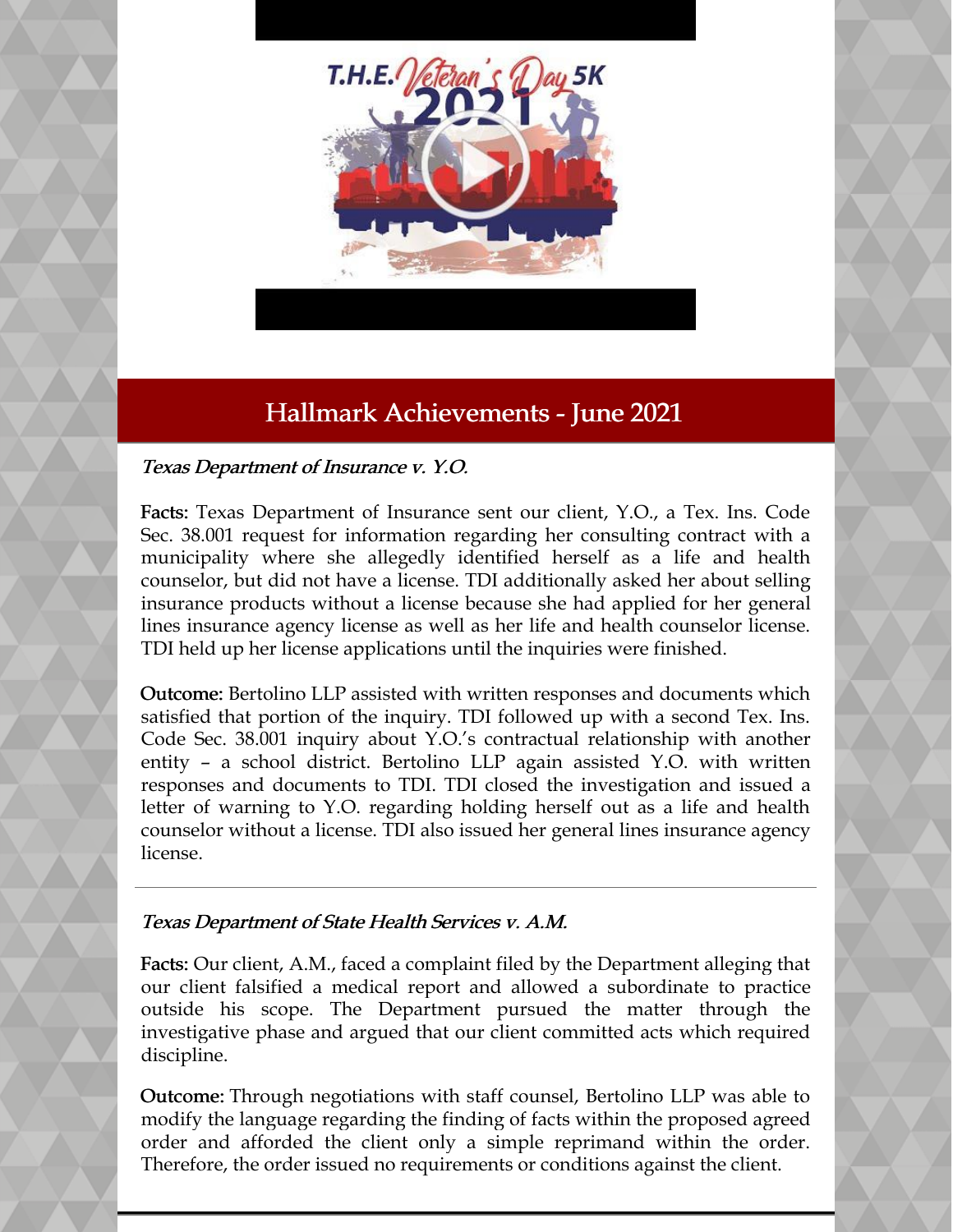# Side Bar ...



Firm Senior Associate, Frank King, is not only an exceptional litigator but also a pretty good grill-master. To celebrate his birthday month and the official start of summer, Frank gives us some insight into his offtime and serves up one of his favorite recipes. Happiest of birthdays, Frank!

### What is your background? Where are you from?

I was born and raised in Austin, Texas at the original Seton Hospital on Seton Avenue. First time spanked by a nun, but certainly not the last. Attended St. Louis Parochial School, Lamar Junior High, McCallum and Anderson High Schools. Received all of my degrees from UT. Hook 'em Unicorns!

### What do you like to do in your spare time?

Travel – especially international

### Frank's "Beer Butt Chicken"

Tender, falling-off-the-bone chicken that's moist on the inside, crispy on the outside:

- 1 (4 5 pound) whole chicken 2 tablespoons extra virgin olive oil 1 tablespoon kosher salt or sea salt 1 tablespoon ground black pepper 2 tablespoons chopped fresh thyme leaves, or 1 tablespoon dried thyme 2 tablespoons chopped fresh rosemary, or 1 tablespoon dried rosemary
- 2 teaspoons garlic powder
- 2 teaspoons onion powder
- 1 (16 ounce) tallboy Lone Star beer

I prefer to use a smoker, but it is inefficient unless you are smoking at least four birds. For a charcoal grill, prepare your grill for indirect heat put the coals on one side of the grill, leaving the other side free of coals. Lump charcoal is better than briquets, but may be harder to control the heat.

Pat the chicken dry. Remove neck and giblets from cavity of chicken. Coat the chicken in olive oil. Mix the salt, pepper, and spices in a bowl, and rub it all over the chicken. Let it rest for about an hour for the spices to soak in (optional).

Chug half of the Lone Star beer. Open up the top of the beer can with a church key all the way around. Put a few sprigs of rosemary and a couple cloves of garlic (and any other spices you desire) into the beer can. Lower chicken onto the half-filled beer can butt-first.

Preheat grill to medium high heat (about 350 degrees F). Grill on